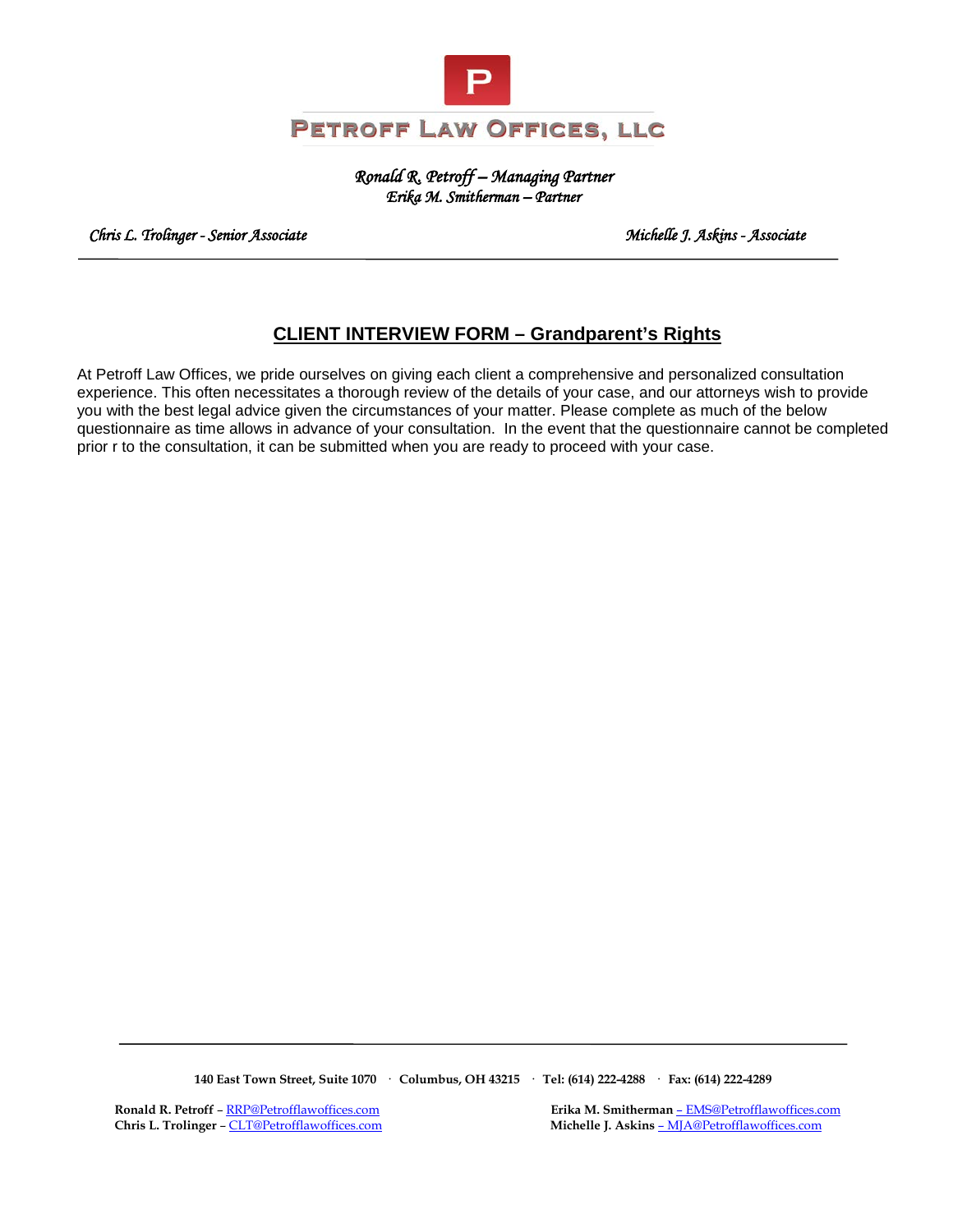## **I. Client and Spouse Information**

## **General Information:**

| <b>Client</b>                                                                                                  | <b>Parents</b>                               |
|----------------------------------------------------------------------------------------------------------------|----------------------------------------------|
|                                                                                                                |                                              |
| Home Address <b>Example 2018</b>                                                                               |                                              |
|                                                                                                                |                                              |
|                                                                                                                |                                              |
|                                                                                                                |                                              |
|                                                                                                                |                                              |
|                                                                                                                |                                              |
|                                                                                                                |                                              |
|                                                                                                                |                                              |
|                                                                                                                |                                              |
|                                                                                                                |                                              |
| Social Media Handles:                                                                                          |                                              |
| Facebook __________________________                                                                            |                                              |
|                                                                                                                |                                              |
| Instagram: the contract of the contract of the contract of the contract of the contract of the contract of the |                                              |
| <b>Employment Information:</b>                                                                                 |                                              |
|                                                                                                                |                                              |
|                                                                                                                |                                              |
|                                                                                                                |                                              |
|                                                                                                                |                                              |
| Current base annual income                                                                                     | Current base annual income(s)_______________ |